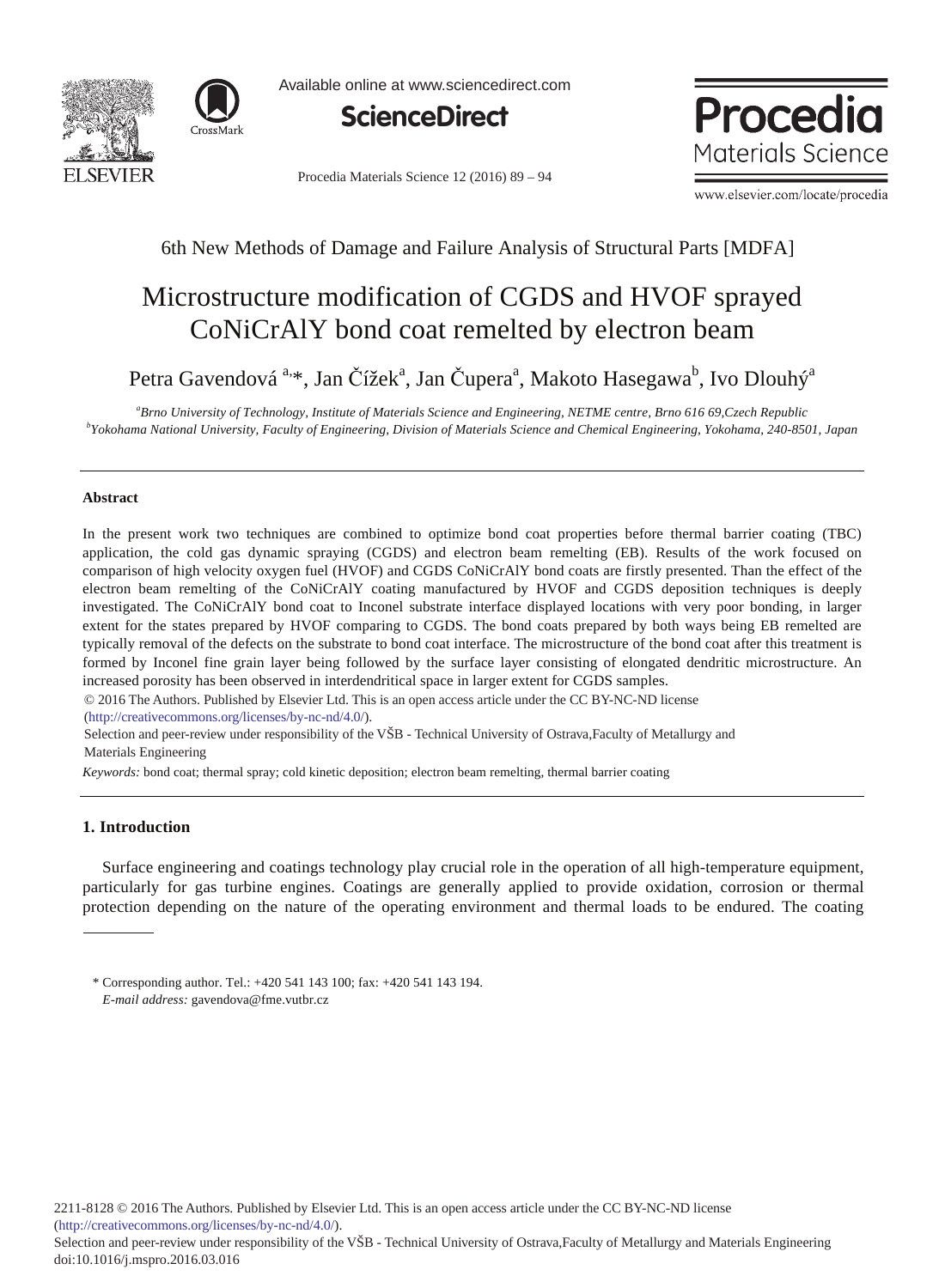should possess the required mechanical properties, adhesion and metallurgical stability in contact with the substrate. Porosity, oxide stringers and clusters, fissures and cracks may open corrosion paths through the coating to the substrate. Therefore, it is important to obtain coatings with both low porosity and oxide content. High-quality (lowporosity and low-oxide content) coatings are required to provide optimum protection against hot corrosion and oxidation as shown by Brandl et al. (2004).

Thermally sprayed MCrAlY coatings could be used as stand-alone overlay and as a bond-coat for thermal barrier coatings and are one of the most important protective coatings applied against hot corrosion and high temperature oxidation. For these industrial application and from the viewpoint of global environmental problems, the use of more efficient energy resources is required. Therefore, the development of high-quality MCrAlY coatings, especially with high coating/substrate adhesion, is needed as shown by Utu et al. (2005).

The bond coat is normally applied using air plasma spraying (APS), low pressure plasma spraying (LPPS), vacuum plasma spraying (VPS), more recently by high velocity oxygen fuel (HVOF). HVOF spraying has shown capability to make coatings of oxidation resistant alloys with a dense microstructure and relatively low oxygen content as shown by Shibata et al. (2006). In recently years, cold gas dynamic spray (CGDS) deposition of metallic bond coat has been studied. CGDS is an emerging thermal spray technique. The sprayed particles do not melt and impinge on the substrate at a high velocity. The big advantage of this method is that CGDS works in lower temperature than other thermal coating processes including HVOF method. CGDS is a high-rate deposition process that provides low-porosity and low-oxide content coatings as shown by Ichikawa et al. (2007).

The coatings also contain some porosity caused by low impact energy (unmelted particles), shadowing effects (unmelted particle/spray angle), shrinkage and stress effects. These all constitute drawbacks when the thermally sprayed coatings are used to prevent corrosion. The most efficient and reliable technique involves remelting of the sprayed coating by using an electron beam as shown by Petrov et al. (1997).

In the present work two techniques are combined to optimize bond coat properties before TBC application, CGDS and EB remelting. Comparison of selected properties for HVOF and CGDS CoNiCrAlY bond coat and Inconel substrate are presented and the effect of the EB remelting of the CoNiCrAlY coating manufactured by HVOF and CGDS deposition techniques is deeply investigated here.

#### **2. Experimental**

CoNiCrAlY coatings were deposited onto Ni-based alloy Inconel 718 using HVOF and CGDS-spraying techniques. The chemical composition of CoNiCrAlY powder is shown in Table 1. The coatings thickness in both cases (HVOF and CGDS) were about 70 µm.

| Table 1. BC powder composition |      |      |      |       |       |       |     |
|--------------------------------|------|------|------|-------|-------|-------|-----|
| element                        |      |      | ΑI   |       | േ     |       |     |
| $wt.$ %                        | 0.98 | 0.74 | 6.16 | 19.35 | 36.91 | 34.38 | 147 |

The electron beam system used was K26 15-150 ProBeam facility. Maximum beam input power was 15 kW at 150 kV and 100 mA. The electron beam was oscillated/scanned with an amplitude of 7 mm onto the specimen surface. An incident electron beam was absorbed by the coating surface, and then the sprayed coating was remelted from its surface. The experiments were performed under four EB remelting conditions according to parameters shown in Table 2.

| Specimen | EB current       | Processing speed  |  |  |
|----------|------------------|-------------------|--|--|
| А        | $6.2 \text{ mA}$ | $20 \text{ mm/s}$ |  |  |
| B        | $4.6 \text{ mA}$ | $20 \text{ mm/s}$ |  |  |
| C        | $4.6 \text{ mA}$ | $15 \text{ mm/s}$ |  |  |
|          | $4.6 \text{ mA}$ | $10 \text{ mm/s}$ |  |  |

Table 2. EB remelting conditions used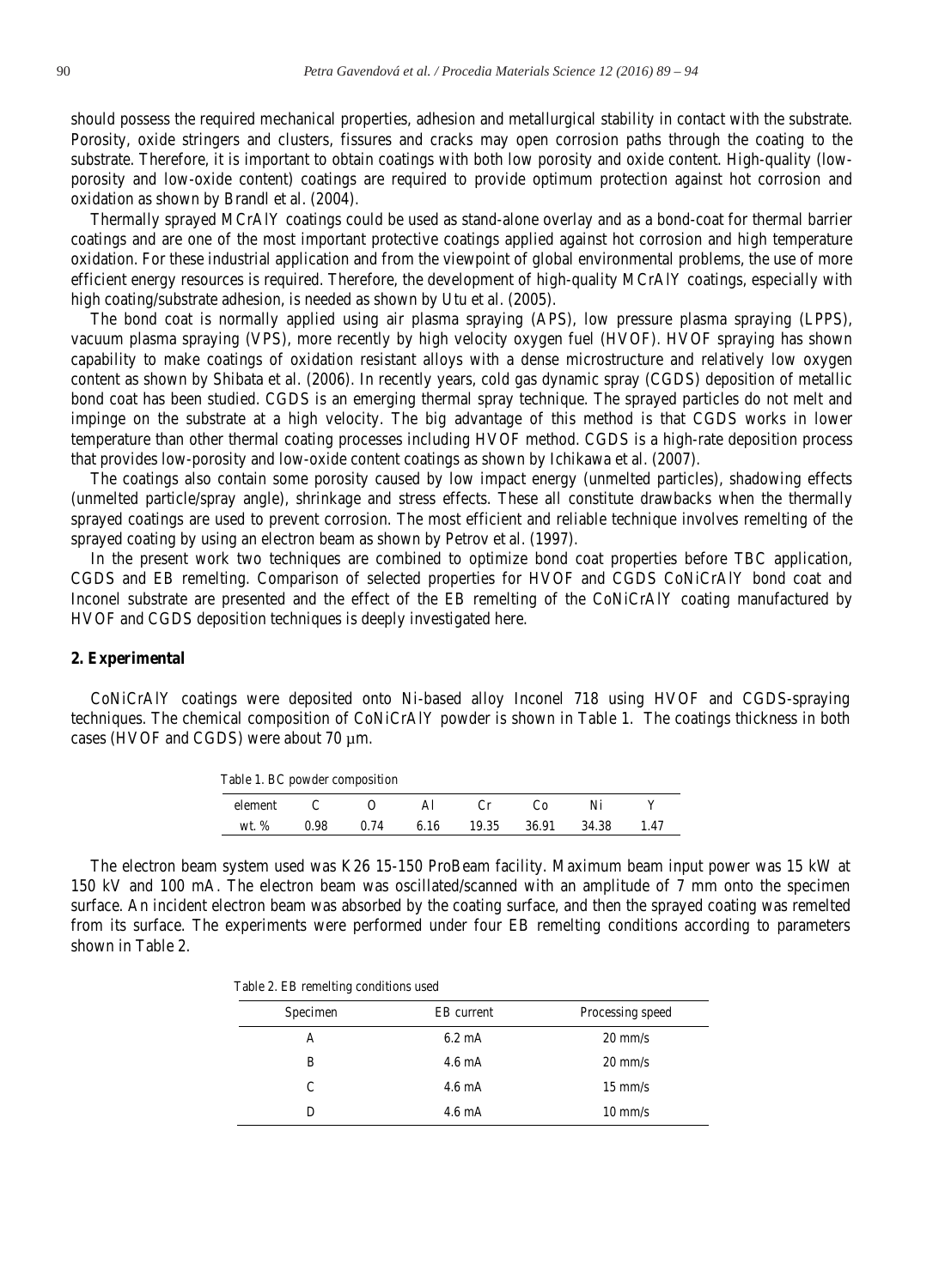The CoNiCrAlY coatings have been subjected before and after electron beam remelting to morphology analysis using scanning electron microscopy (Carl Zeiss Ultra Plus) and energy dispersive X-ray analysis. A Philips X´Pert PRO diffractometer was used in order to identify microstructural phases.

# **3. Results and discussion**

Fig. 1 shows images from SEM of the CoNiCrAlY coatings (cross-section) deposited onto Inconel 718 using the HVOF and CGDS spraying techniques. Before electron beam treatment the coating presents the lower porosity for the CGDS microstructure, lower roughness of the CGDS comparing to HVOF and locations with very poor bonding in large extent for HVOF comparing to CGDS method.



Fig. 1 Microstructure of CoNiCrAlY bond coat deposited by a) HVOF b) CGDS spraying technique

After the electron beam treatment, the CoNiCrAlY coatings present a rapidly solidified surface. Fig. 2-5 shows SEM micrographs of the cross section of the CoNiCrAlY coatings after the electron beam remelting (Table 2).



Fig. 2 Microstructure of Bond Coat (specimen "A") deposited by a) HVOF b) CGDS spraying technique and EB remelted



Fig. 3 Microstructure of Bond Coat (specimen "B") deposited by a) HVOF b) CGDS spraying technique and EB remelted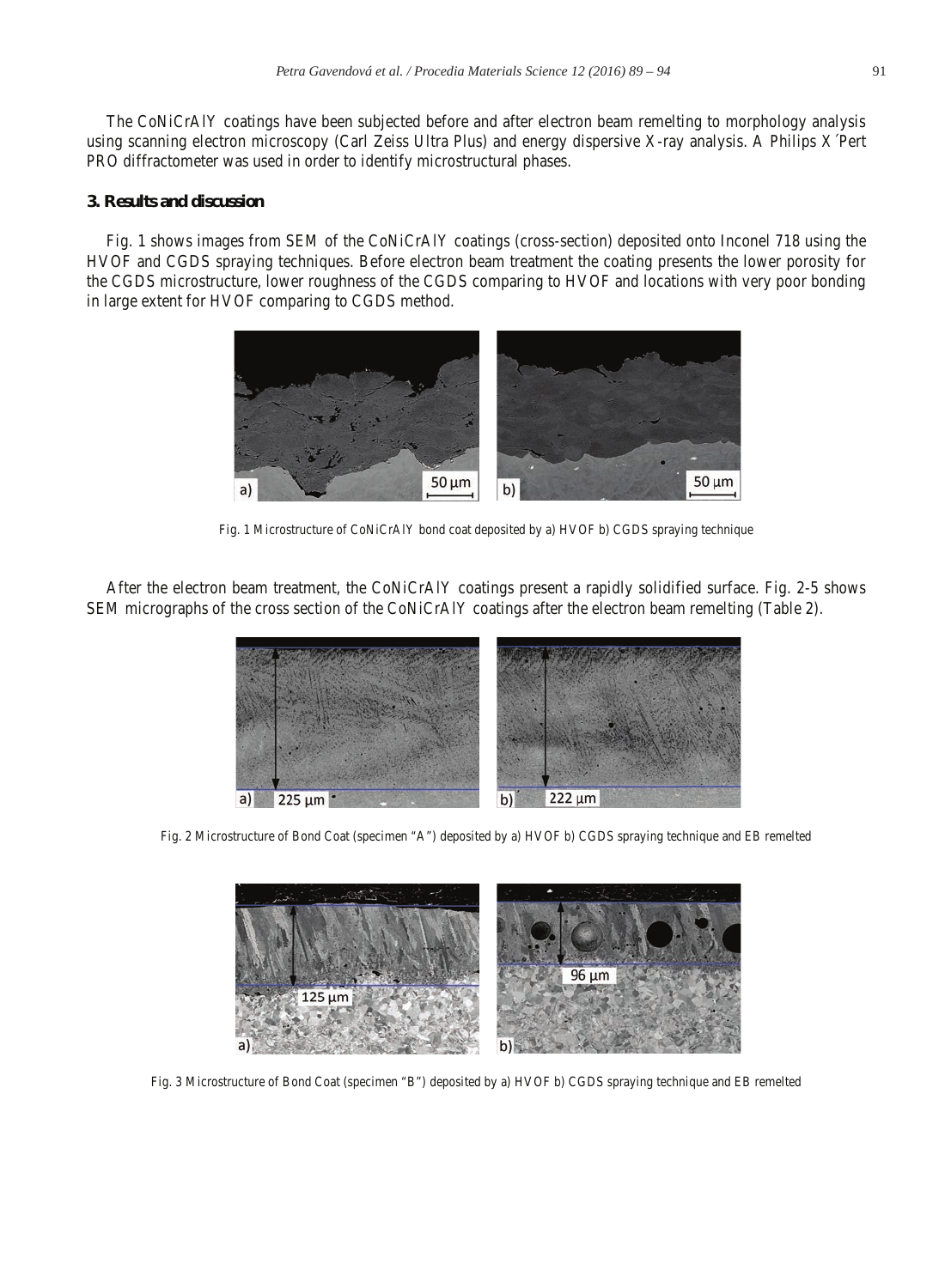

Fig. 4 Microstructure of Bond Coat (specimen "C") deposited by a) HVOF b) CGDS spraying technique and EB remelted



Fig. 5 Microstructure of Bond Coat (specimen "D") deposited by a) HVOF b) CGDS spraying technique and EB remelted

Fig. 2 presents microstructures of bond coat deposited by both spraying methods after EB treatment (6.2 mA and 20 mm/s). The depth of remelting layer was (at both) about 200 µm, which was full remelting. There is not significant difference in microstructure between HVOF and CGDS method. The structure of remelting layer is characterized by long dendrites and absence of material in interdendritical space, which is not very good for TBC treatment.



Fig. 6 SEM analysis of CoNiCrAlY powder deposited by HVOF techniques, very deep remelting about 300 µm (specimen "D")

Bond coat microstructure after different EB remelting parameters can be seen in Figs. 2-5. The homogeneity of the structure is affected mainly by the processing speed. Comparison of the effect of different EB to specimen processing speed is obvious from Fig. 3-5, the EB current was the same (4.6 mA), whereas the processing speed varied from 20 mm/s (in Fig. 3) to 15 mm/s (Fig. 4) and 10 mm/s (Fig. 5). In Fig. 3 and 4 the depth of remelted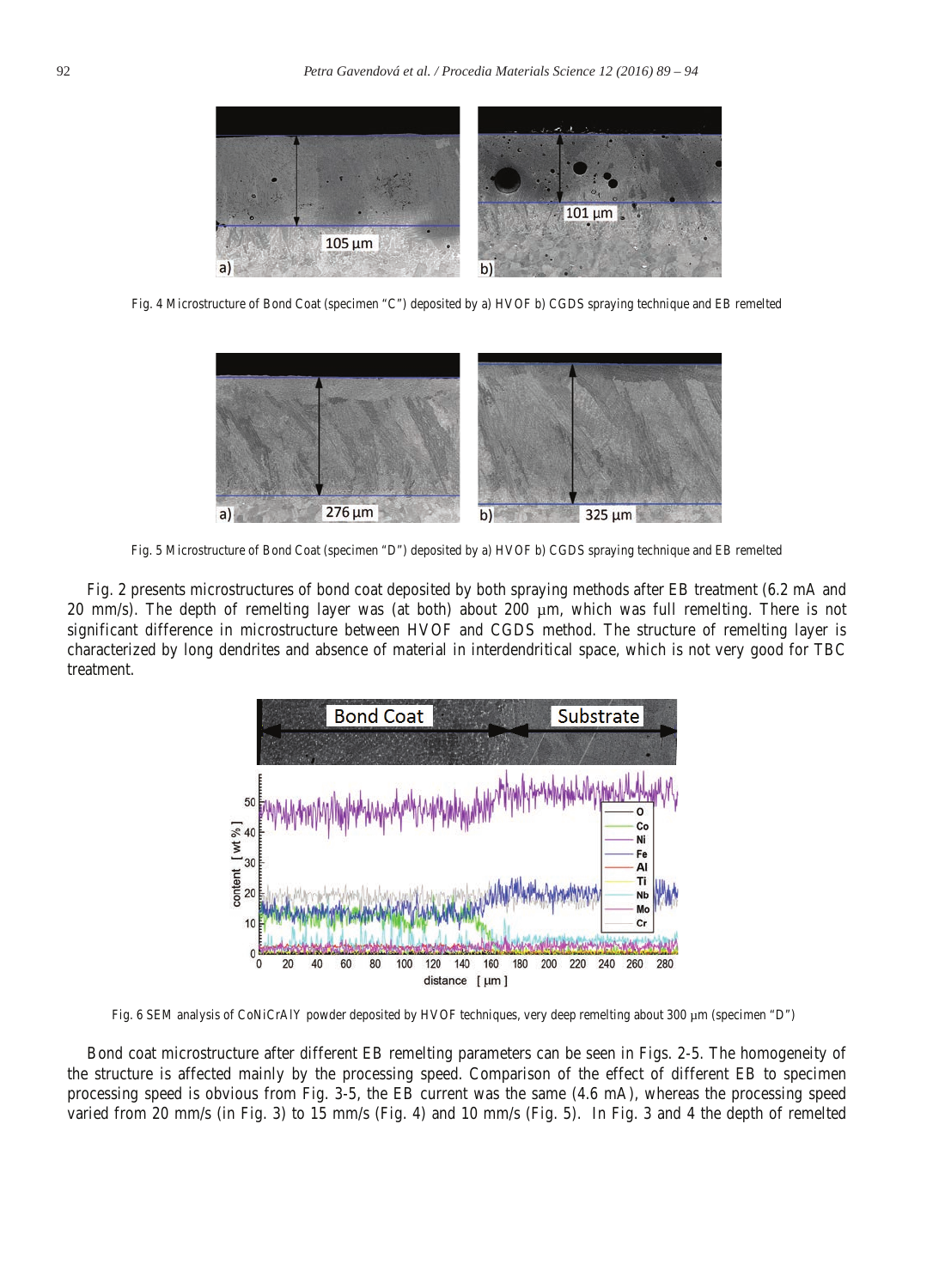layer was about 100 µm. From Fig. 3 follows that there is a full BC remelting but very poor interface in both the HVOF and CGDS samples in addition to small pores observed in remelted BC layer (in the HVOF) and large ones (in CGDS). The similar situation occurred for treatment condition shown in Fig. 4. Here some defects and large pores (in CGDS) are still present comparing to small ones (in HVOF). In Fig. 5 is very deep remelting has been reached, there is no difference between BC and substrate, pores are fully absent. The depth of remelting layer is almost 300 µm (at both). The structure became finer, but full mixing of substrate with bond coat is observed.



Fig. 7 SEM analysis of CoNiCrAlY powder deposited by HVOF techniques, EB remelting up to depth 100 µm (specimen "B")



Fig. 8 X-ray diffraction patterns of the as-sprayed CoNiCrAlY coating a) HVOF b) CGDS – before EB remelting (as received), B. After EB remelting up to depth 100 µm, D. After EB remelting in very deep depth (about 300 µm)

From SEM analysis of chemical composition for very deep remelting (at both –HVOF and CGDS) it can be seen the same tendency, full mixing of substrate with bond coat. In comparing for electron beam remelting up to depth 100 µm, where was observed the difference of chemical composition between bond coat and substrate (Fig. 6, 7).